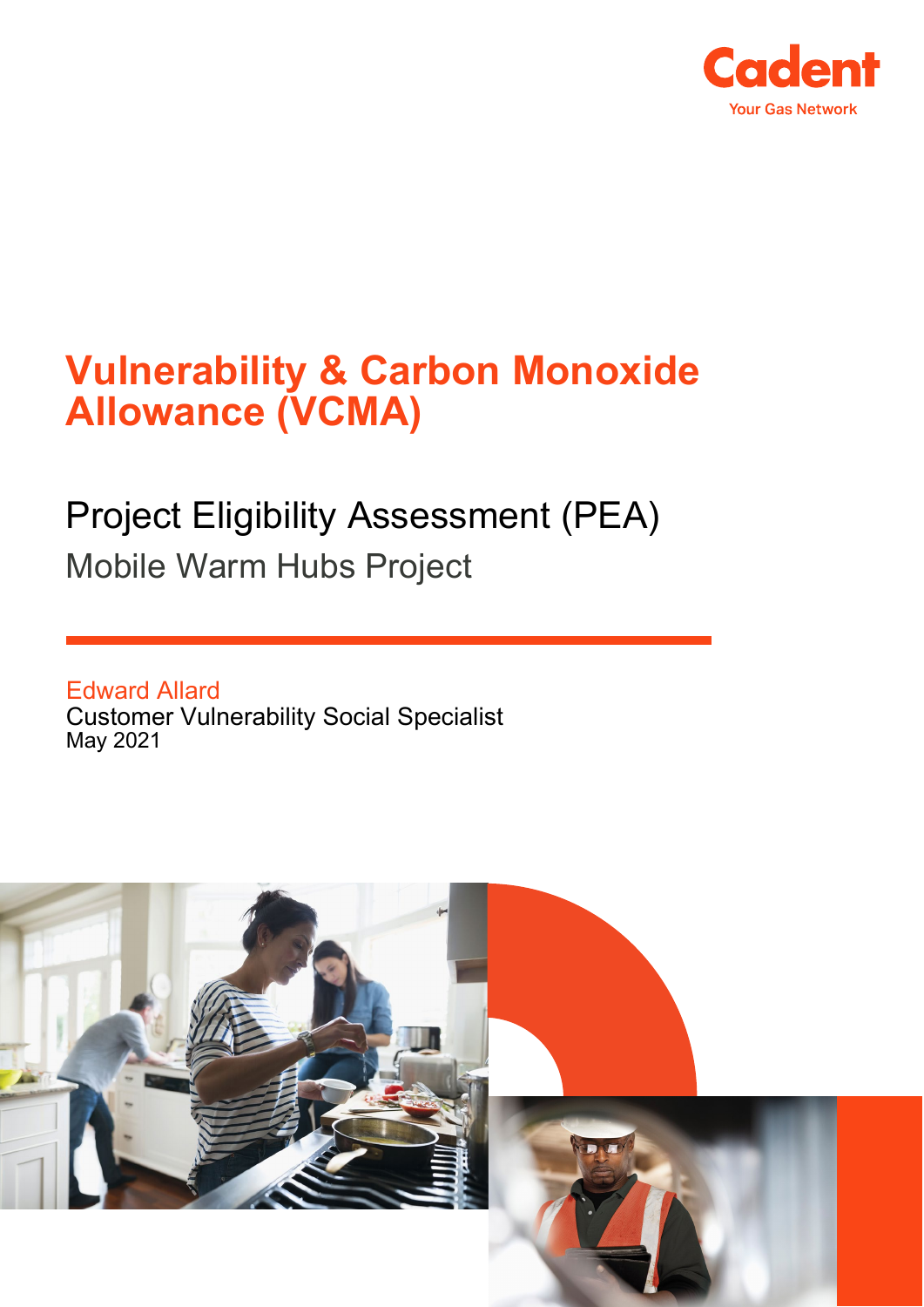

#### **Gas Network Vulnerability & Carbon Monoxide Allowance (VCMA) Governance Document - Project Eligibility Criteria**

## **Section 1 - Eligibility criteria for company specific projects (other than essential gas appliance repair, replacement and servicing)** In order to qualify as a VCMA project, a project must: **VCMA Eligibility Criteria Criteria Satisfied (Yes/No) a)** Have a positive, or forecasted positive Social Return on Investment (SROI), including for the gas consumers funding the VCMA project; **Yes b)** Either: **i.** Provide support to consumers in vulnerable situations, and relate to energy safeguarding, or **ii.** Provide awareness on the dangers of CO, or<br>**iii.** Reduce the risk of harm caused by CO. Reduce the risk of harm caused by CO; **Yes - satisfies all 3 criteria c)** Have defined outcomes and the associated actions to achieve these; **Yes d)** Go beyond activities that are funded through other price control mechanism(s) or required through licence obligations; and **Yes e)** Not be delivered through other external funding sources directly accessed by a GDN, including through other government (national, devolved or local) funding. **Yes Section 2 - Eligibility criteria for company specific essential gas appliance servicing, repair, and replacement projects** In order to qualify as a VCMA project, unsafe pipework and essential gas appliance servicing, repair or replacement must meet the following criteria: **a)** A GDN has to isolate and condemn unsafe pipework or an essential gas appliance following a supply an essential gas appliance ioliowing a supply<br>interruption or as part of its emergency service role; **b)** The household cannot afford to service, repair or replace the unsafe pipework or essential gas appliance; and; **N/A c)** Sufficient funding is not available from other sources (including national, devolved or local government funding) to fund the unsafe pipework or essential gas appliance servicing, repair or replacement. **N/A**

**Section 3 - Eligibility criteria for collaborative VCMA projects**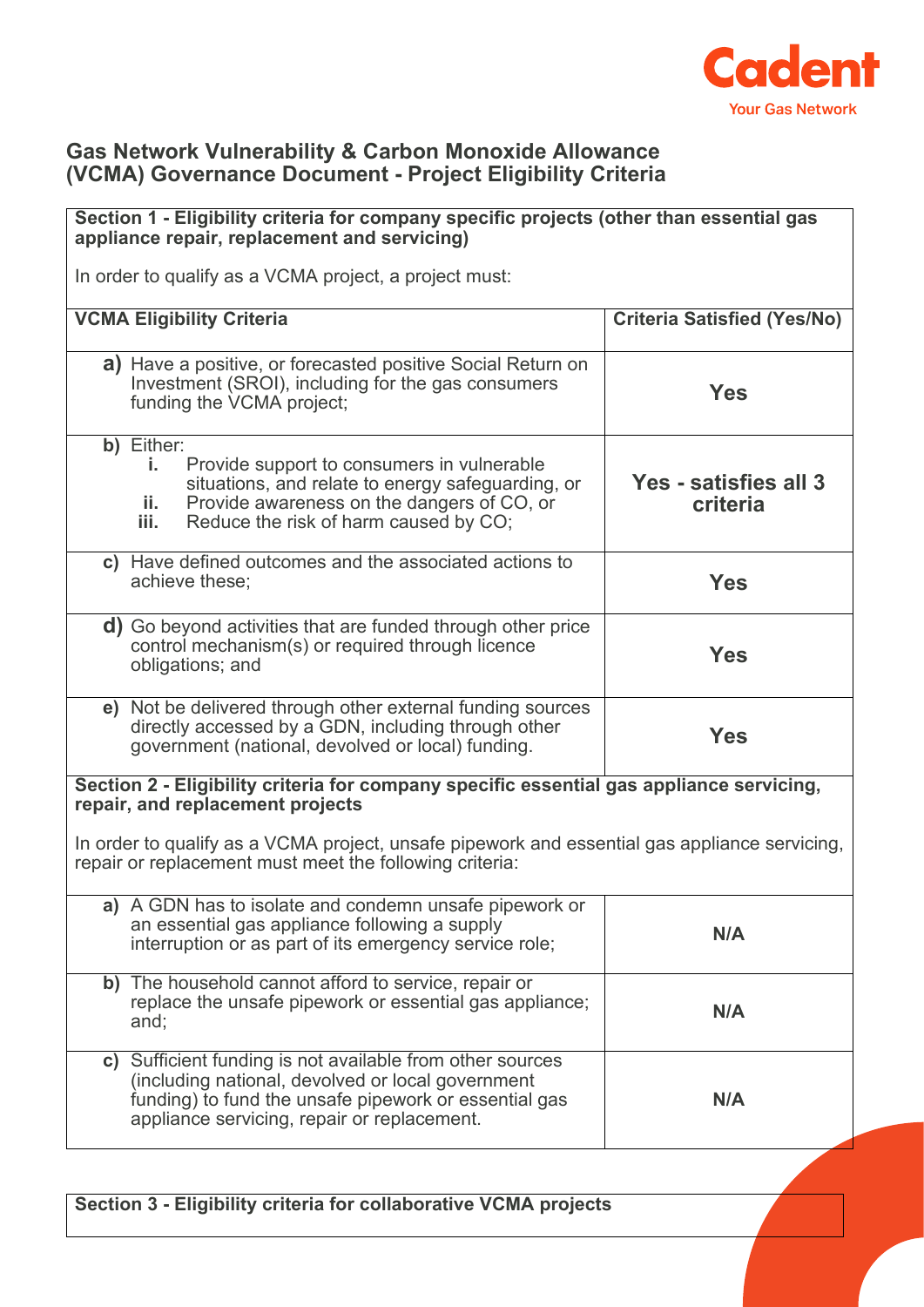

| In order to qualify as a collaborative VCMA project, a project must:                                                 |     |
|----------------------------------------------------------------------------------------------------------------------|-----|
| Meet the above company specific and boiler repair<br>a)<br>and replace (if applicable) project eligibility criteria; | N/A |
| b) Have the potential to benefit consumers on the<br>participating networks; and                                     | N/A |
| Involve two, or more, gas distribution companies.<br>C)                                                              | N/A |

### **Gas Network Vulnerability and Carbon Monoxide Allowance (VCMA) Governance Document - Project Registration Table 2**

| <b>Information Required</b>                                       | <b>Description</b>                                                                                                                                                                                                                                                                                                                                                                                                                                                           |
|-------------------------------------------------------------------|------------------------------------------------------------------------------------------------------------------------------------------------------------------------------------------------------------------------------------------------------------------------------------------------------------------------------------------------------------------------------------------------------------------------------------------------------------------------------|
| <b>Project Title</b>                                              | <b>Mobile Warm Hubs</b>                                                                                                                                                                                                                                                                                                                                                                                                                                                      |
| <b>Funding GDN(s)</b>                                             | Cadent                                                                                                                                                                                                                                                                                                                                                                                                                                                                       |
| Role of GDN(s)<br><b>*For Collaborative VCMA Projects</b><br>only | Not Applicable - Company Specific Project                                                                                                                                                                                                                                                                                                                                                                                                                                    |
| <b>Date of PEA Submission</b>                                     | <b>TBC</b>                                                                                                                                                                                                                                                                                                                                                                                                                                                                   |
| <b>VCMA Project Contact Name,</b><br>email, and Number            | Name: Phil Burrows,<br>Email: phil.m.burrows@cadentgas.com<br>Number: 07773 545451                                                                                                                                                                                                                                                                                                                                                                                           |
| <b>Total Cost (£k)</b>                                            | £81,699.49                                                                                                                                                                                                                                                                                                                                                                                                                                                                   |
| <b>Total VCMA Funding Required (£k)</b>                           | £81,699.49                                                                                                                                                                                                                                                                                                                                                                                                                                                                   |
| Problem(s)                                                        | Social Isolation & Loneliness<br>Social isolation & loneliness poses many mental<br>and physical health risks to residents living in this<br>form of vulnerability.<br>Recent ONS data reports that around 33% of the<br>population in Warwickshire live in rural or semi-rural<br>areas.<br>Customers living in rural communities have a higher<br>risk of being socially isolated due to a number of<br>factors:<br>An increasing percentage of residents are<br>$\bullet$ |
|                                                                   | elderly;<br>Facilities and transport can be limited;<br>$\bullet$<br>There is often a lack of local employment<br>opportunities,                                                                                                                                                                                                                                                                                                                                             |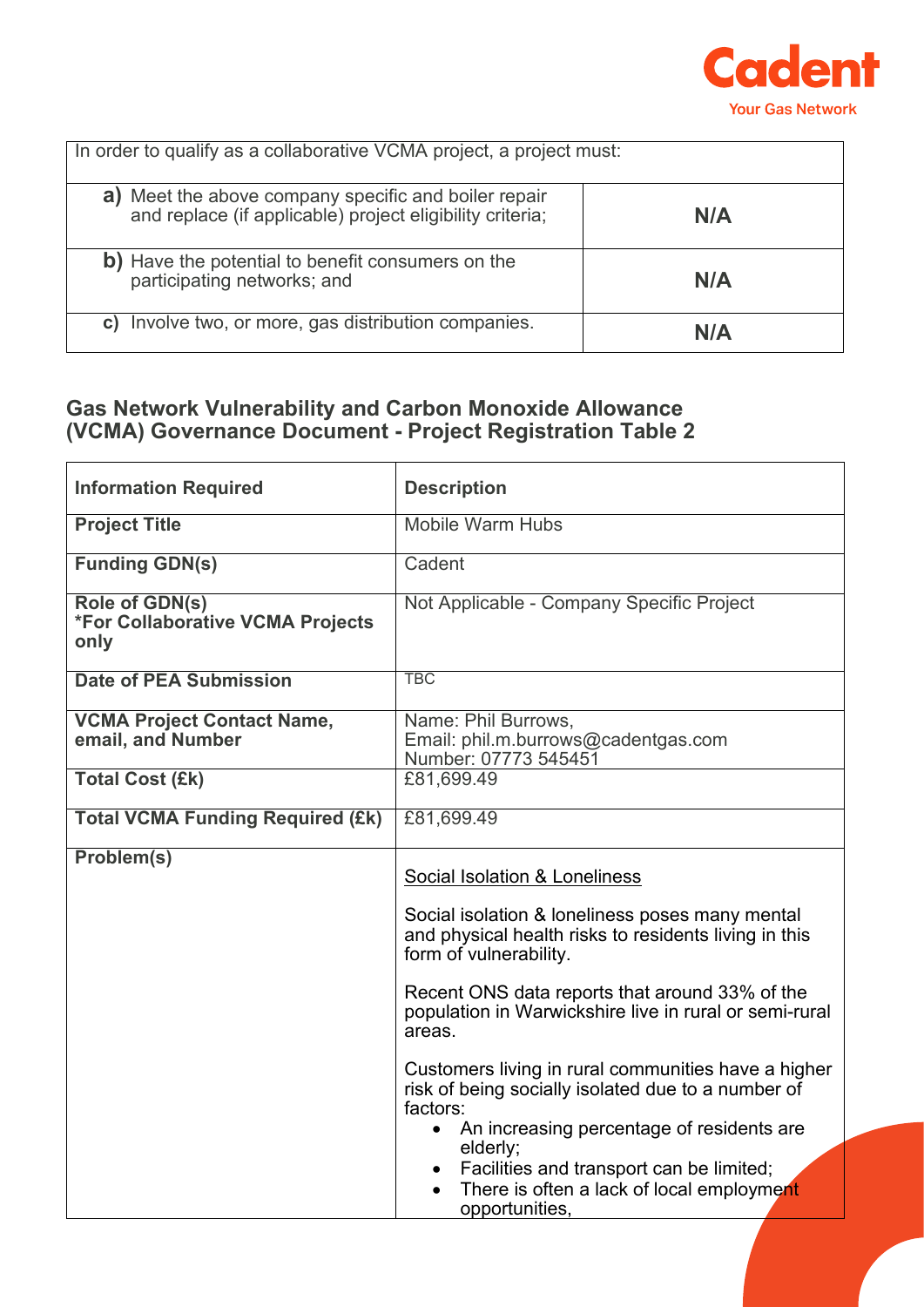

| • Evidence suggests that broadband and<br>technical support can be inadequate.                                                                                                                                                                                                                                                                  |
|-------------------------------------------------------------------------------------------------------------------------------------------------------------------------------------------------------------------------------------------------------------------------------------------------------------------------------------------------|
| Social isolation is often more prevalent in older<br>demographics of the population. An ONS report<br>from 2015 reported that the number of people within<br>the UK population aged 65 plus living in rural areas<br>increased 37% between 2001-2015.                                                                                           |
| <b>Fuel Poverty in Rural Areas</b>                                                                                                                                                                                                                                                                                                              |
| Fuel poverty presents many physical and mental<br>health risks to customers living in this form of<br>hardship. Customers living in fuel poverty are more<br>likely to turn their heating down below an adequate<br>level and are more at risk of living in a cold, damp<br>home; this carries associated health risks including:               |
| Respiratory & circulatory conditions,<br>Cardio-vascular disease, and,<br>Metal health conditions                                                                                                                                                                                                                                               |
| ONS statistics report that there were 50,100 excess<br>winter deaths in 2017-2018 and it is estimated that<br>10% were directly attributed to Fuel Poverty.                                                                                                                                                                                     |
| Many rural villages may appear affluent at face<br>value. However, residents are not always able to<br>access affordable sources of heat such as a gas<br>connection and central heating, often due to their<br>proximity to the gas network.                                                                                                   |
| Furthermore, reports suggest that many customers<br>live in large, energy inefficient homes that often<br>score poorly in terms of EPC rating. This, coupled<br>with the lack of local employment opportunities and<br>insufficient affordable housing means fuel poverty<br>can be a serious problem in rural communities.                     |
| Customers living in fuel poverty can often be more<br>susceptible to other forms of hardship such as food<br>poverty. Data provided by project partner WRCC<br>reported that in April 2020, there was a 63%<br>increase in food parcels given out in North<br>Warwickshire and an 87% increase in South<br>Warwickshire compared to April 2019. |
| <b>Lack of Awareness on the Dangers of Carbon</b><br><b>Monoxide in Rural Communities</b>                                                                                                                                                                                                                                                       |
| Many rural communities experience a lack of<br>facilities, particularly the provision of information<br>and inadequate broadband. As such, it can be<br>challenging for organisations like GDNs to reach<br>rural customers with key messaging on gas safety<br>and carbon monoxide awareness.                                                  |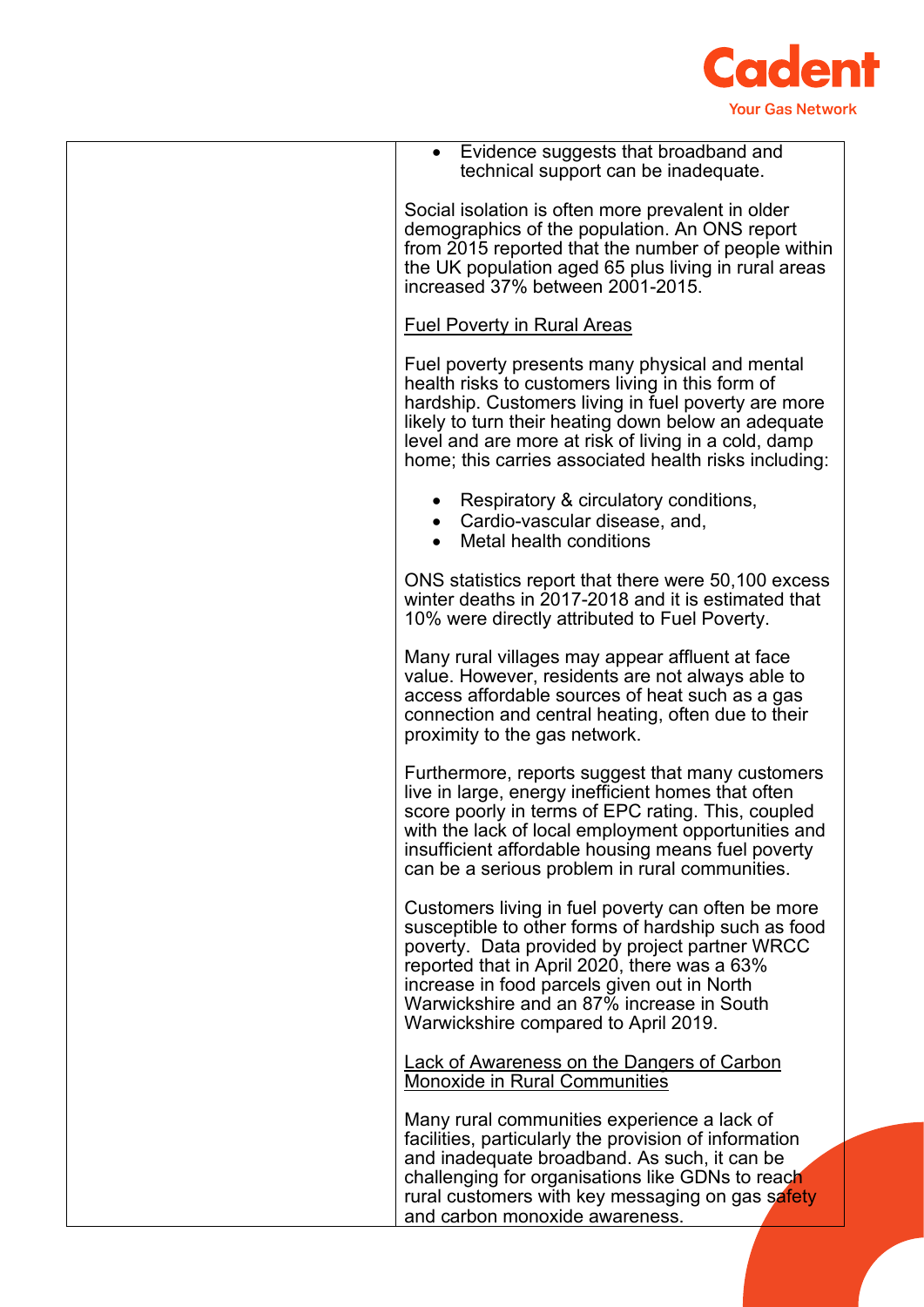

|                             | Finally, the impact of fuel poverty in rural areas<br>means many customers can often not afford the<br>cost of servicing their gas appliances or sweeping<br>their chimneys, increasing several risk factors<br>associated with carbon monoxide.                                                                                                                |
|-----------------------------|-----------------------------------------------------------------------------------------------------------------------------------------------------------------------------------------------------------------------------------------------------------------------------------------------------------------------------------------------------------------|
| <b>Scope and Objectives</b> | <b>Project Scope</b>                                                                                                                                                                                                                                                                                                                                            |
|                             | The Mobile Warm Hubs project has an initial<br>duration of 18-months, running from 01/04/2021 to a<br>project completion date of 31/09/2022.                                                                                                                                                                                                                    |
|                             | Mobile Warm Hubs aims to target social isolation<br>and related hardship affecting vulnerable residents<br>living in rural and semi-rural areas of Warwickshire<br>and Solihull. This project, aims to create closer<br>communities by:                                                                                                                         |
|                             | Encouraging people to come together after<br>months of isolation during the pandemic;                                                                                                                                                                                                                                                                           |
|                             | Providing people with access to energy<br>efficiency, carbon monoxide and home gas<br>safety advice;                                                                                                                                                                                                                                                            |
|                             | Creating new, inclusive community activities;                                                                                                                                                                                                                                                                                                                   |
|                             | Offering people access to a broad range of<br>available support services by experts and<br>carefully selected partners.                                                                                                                                                                                                                                         |
|                             | Cadent aims to achieve this by working in<br>partnership with rural communities' charity WRCC to<br>repurpose an existing vehicle to deliver events that<br>reach customers living in vulnerable situations<br>around Warwickshire & Solihull. These events will<br>focus on tackling the issues outlined in the<br>"Problem" section of this document through: |
|                             | Creating events that promote togetherness,<br>volunteering, and community;                                                                                                                                                                                                                                                                                      |
|                             | Promoting themes of energy-efficiency and<br>income maximisation advice to support<br>customer living in fuel poverty; and,                                                                                                                                                                                                                                     |
|                             | Delivering specific events around the<br>dangers, signs, and symptoms of carbon<br>monoxide - this messaging will be<br>appropriate for both homes with gas<br>appliances and homes with solid fuel burning.<br>appliances, as is often found in these<br>communities.                                                                                          |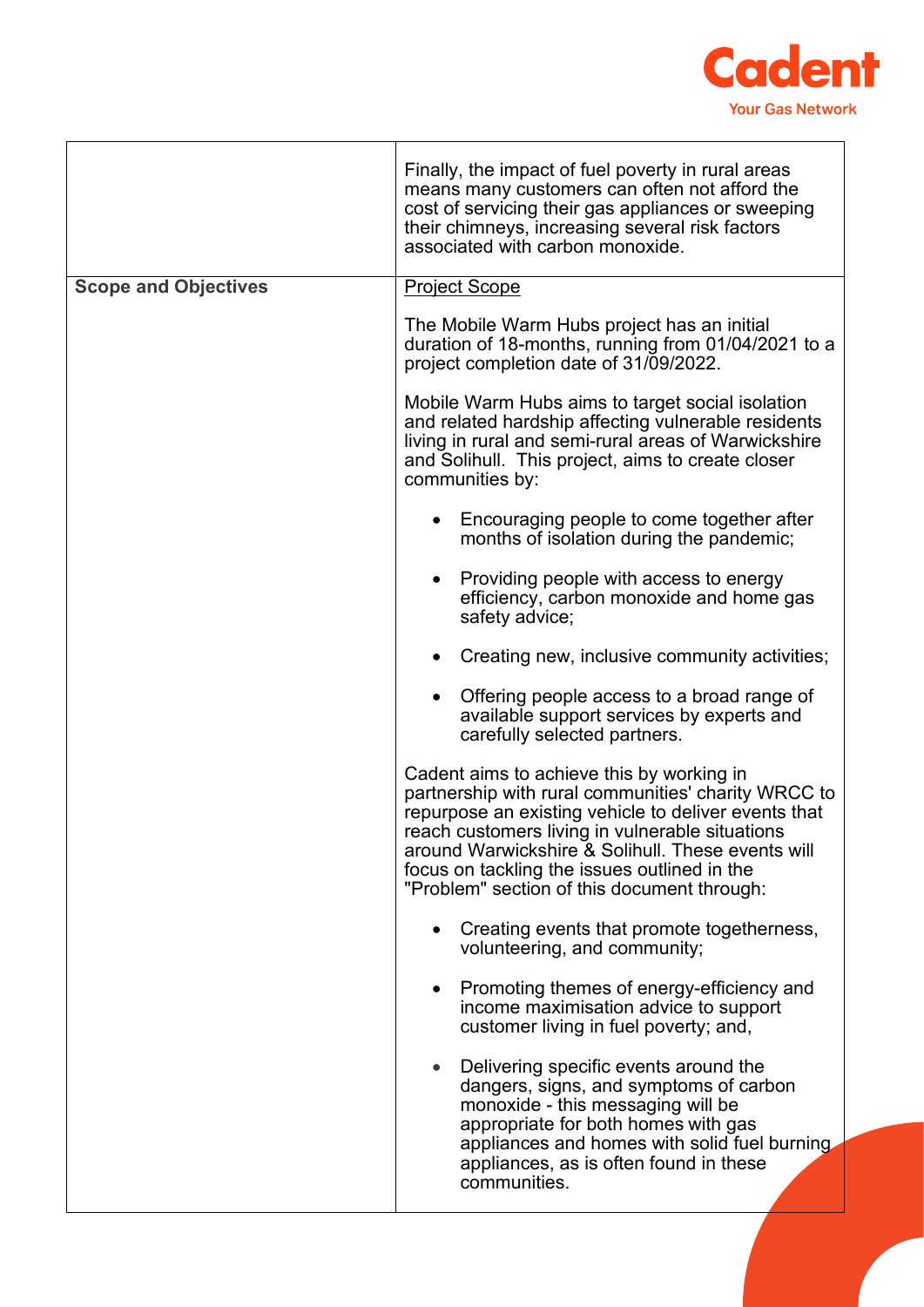

| The use of a vehicle will allow Cadent to reach<br>multiple communities across the duration of the<br>project. The project aims to visit a different<br>rural/semi-rural community each working day of the<br>week, ensuring a variety of locations are targeted to<br>reach a range of demographics.                                |
|--------------------------------------------------------------------------------------------------------------------------------------------------------------------------------------------------------------------------------------------------------------------------------------------------------------------------------------|
| Many community venues are still adapting to the<br>Covid-19 guidelines and navigating the road map<br>out of several lockdowns. The Mobile Warm Hub<br>vehicle allows community events to delivered safely<br>and in-line with the current Covid-19 guidelines,<br>whilst in-door venues still adapt to a new way of<br>operating.   |
| As well as working alongside existing community<br>venues, Mobile Warm Hub can target communities<br>with a lack of existing services and venues.                                                                                                                                                                                    |
| Finally, the Mobile Warm Hub will become a great<br>asset for supporting communities across<br>Warwickshire and Solihull. Cadent and WRCC aim<br>for the Mobile Warm Hub to support partner<br>organisations such as local food banks, offering a<br>means of delivering food parcels to isolated<br>residents in rural communities. |
| <b>Project Objectives</b>                                                                                                                                                                                                                                                                                                            |
| The Mobile Warm Hub project contains a series of<br>objectives that success will be measured against:                                                                                                                                                                                                                                |
| To support customers living in vulnerable<br>situations across Warwickshire & Solihull.                                                                                                                                                                                                                                              |
| To provide services to isolated customers<br>living in communities that may not have the<br>venue or facilities to be able to benefit from a<br>static Warm Hub.                                                                                                                                                                     |
| To generate a positive social return on<br>investment (SROI) on funding provided by<br>Cadent through the Vulnerability & Carbon<br>Monoxide Allowance (VCMA).                                                                                                                                                                       |
| To provide key messaging on gas safety,<br>carbon monoxide awareness and in-home<br>energy efficiency advice to isolated<br>customers across Warwickshire & Solihull.                                                                                                                                                                |
| To support communities to tackle loneliness<br>and isolation being faced by their residents.                                                                                                                                                                                                                                         |
| Knowledge by our partner and public data on the                                                                                                                                                                                                                                                                                      |
| different types and levels of vulnerability will be<br>used when selecting locations for the delivery of                                                                                                                                                                                                                             |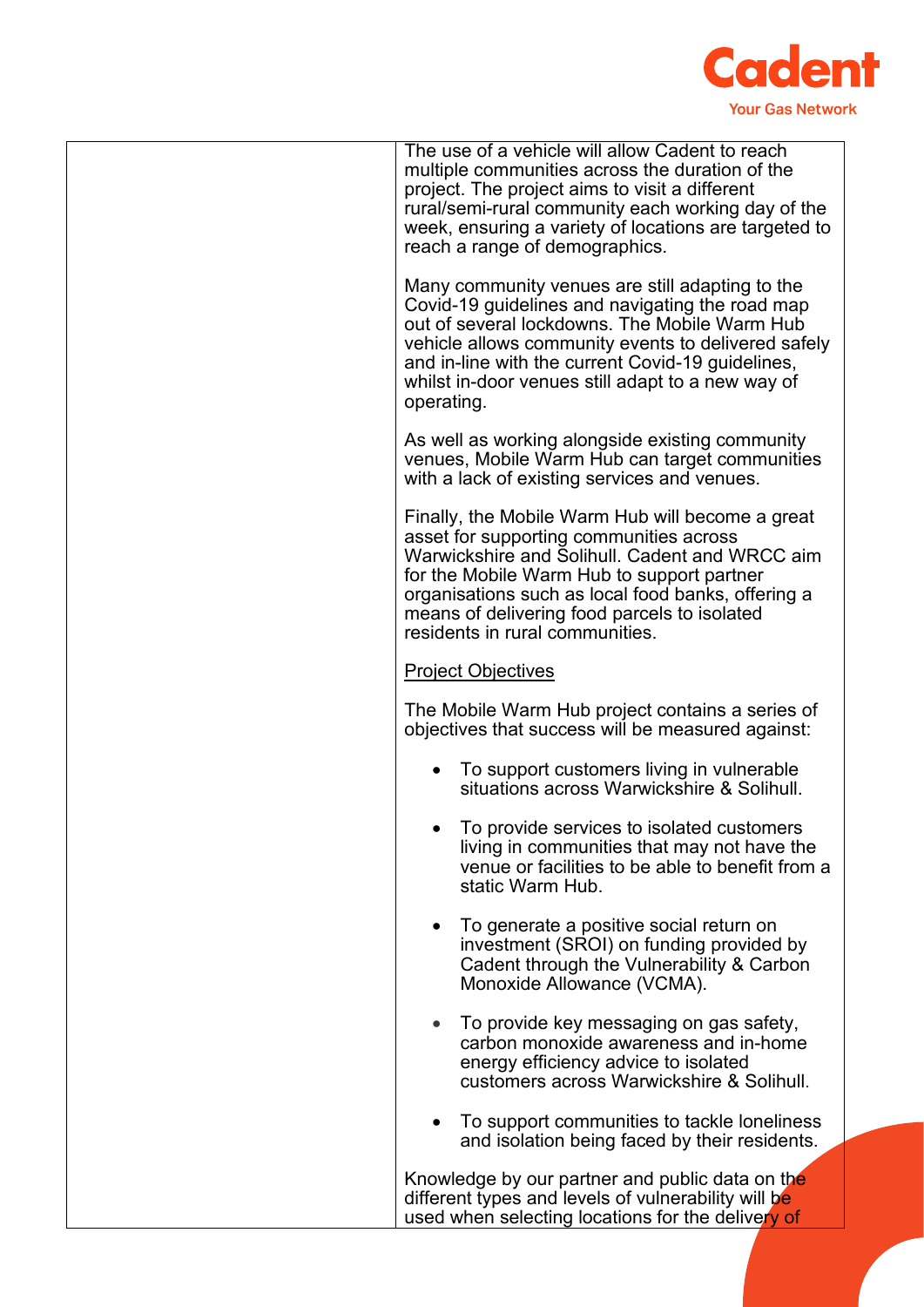

|                                                            | Mobile Warm Hub sessions. This will ensure that<br>the project is both inclusive, benefiting a wide range<br>of customers, and that the project demonstrates key<br>traits contained within the VCMA framework.                                                                                                                                                 |
|------------------------------------------------------------|-----------------------------------------------------------------------------------------------------------------------------------------------------------------------------------------------------------------------------------------------------------------------------------------------------------------------------------------------------------------|
| Why the Project is Being Funded<br><b>Through the VCMA</b> | Cadent is proposing to fund this project via the<br>VCMA due to:                                                                                                                                                                                                                                                                                                |
|                                                            | The use of the Mobile Warm Hub vehicle<br>presents an innovative way of engaging hard<br>to reach customers who stand to benefit<br>most from the gas safety, carbon monoxide<br>and energy efficiency messaging. This goes<br>beyond existing incentives funded by other<br>price control mechanisms.                                                          |
|                                                            | Issues with fuel poverty, poor existing<br>facilities and inadequate internet can mean<br>that some rural communities struggle to<br>access information relating to energy and<br>awareness on the dangers of carbon<br>monoxide. This project looks to bridge that<br>gap by creating a platform to issue<br>information to customers in rural<br>communities. |
|                                                            | Through consultation with partners at WRCC<br>and SROI experts, Cadent believes that<br>delivering the following services has the<br>potential to provide a positive social return:                                                                                                                                                                             |
|                                                            | $\circ$ Support with managing fuel and<br>improving a home's energy efficiency<br>to reduce the risk of cold related<br>illness.                                                                                                                                                                                                                                |
|                                                            | Increasing resident's understanding on<br>the dangers of carbon monoxide.<br>Offering inclusive community activities<br>$\circ$<br>that support lonely and isolated<br>customers.                                                                                                                                                                               |
| <b>Evidence of Stakeholder/Customer</b><br><b>Support</b>  | Cadent conducted extensive stakeholder and<br>customer engagement as part of its business plan<br>formation.                                                                                                                                                                                                                                                    |
|                                                            | Cadent sought feedback from national rural<br>communities charity ACRE on our proposals,<br>particularly how we ensure that rural communities<br>stand to receive benefit from Cadent's management<br>of the VCMA.                                                                                                                                              |
|                                                            | ACRE supported Cadent's strategy of using the<br>Warm Hub concept to promote togetherness in rural<br>communities. The charity also supported Cadent's<br>strategy of tackling isolation, fuel poverty and<br>promoting awareness of carbon monoxide,                                                                                                           |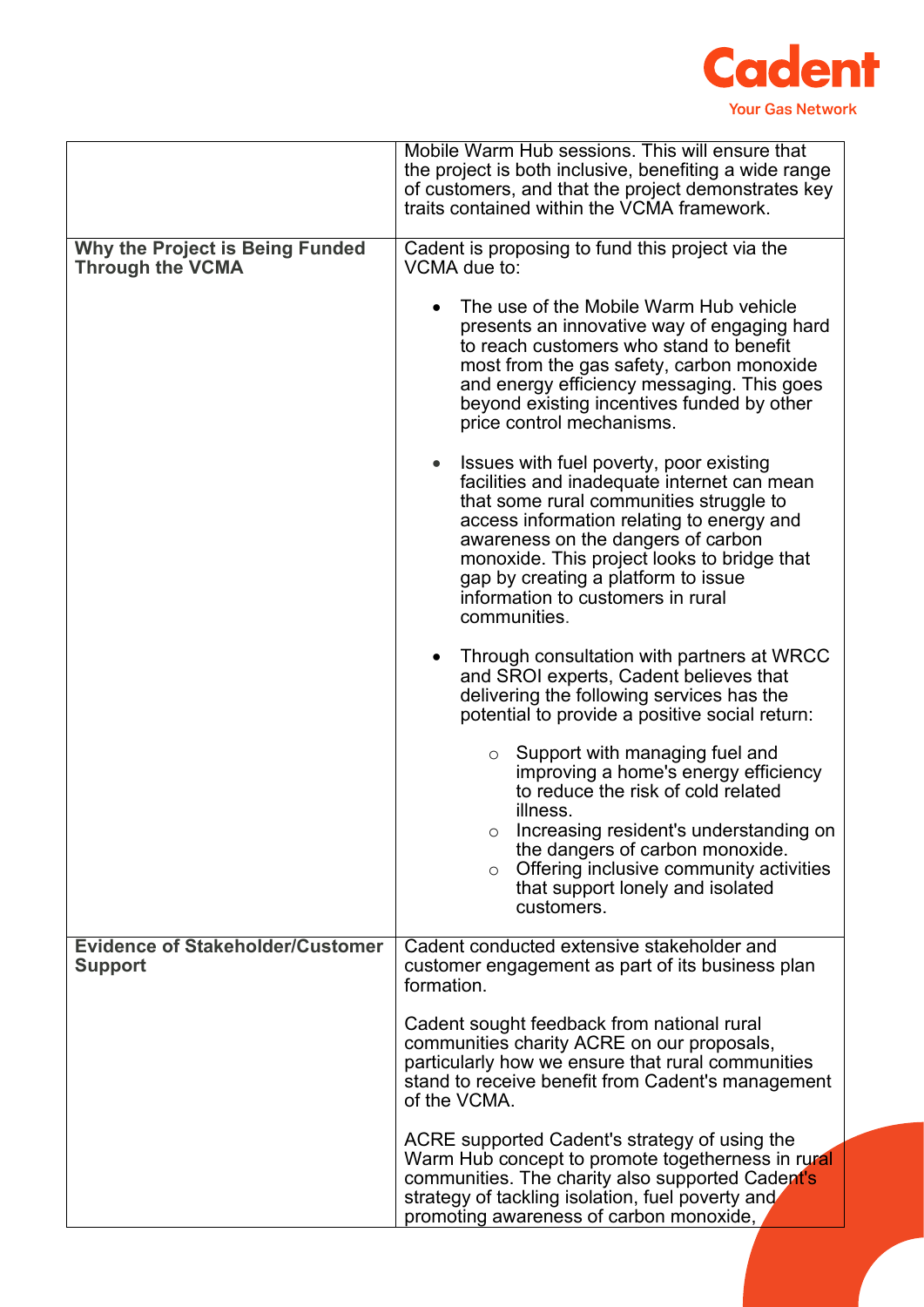

|                                                                    | recognising these as important issues in rural<br>communities.                                                                                                                                                                                                                                                                                                                                                                                                                                                                |
|--------------------------------------------------------------------|-------------------------------------------------------------------------------------------------------------------------------------------------------------------------------------------------------------------------------------------------------------------------------------------------------------------------------------------------------------------------------------------------------------------------------------------------------------------------------------------------------------------------------|
|                                                                    | Project partner WRCC also engaged local<br>stakeholder Stratford-Upon-Avon district council<br>around the potential need for this service in their<br>constituency. The council pointed to their recent<br>Social Inclusion Statement 2019-2024 which shares<br>many overlaps with the Mobile Warm Hubs project:                                                                                                                                                                                                              |
|                                                                    | The district council's social inclusion statement<br>named the following as priority issues in the area:                                                                                                                                                                                                                                                                                                                                                                                                                      |
|                                                                    | • Combating social/rural isolation;                                                                                                                                                                                                                                                                                                                                                                                                                                                                                           |
|                                                                    | Supporting older people;                                                                                                                                                                                                                                                                                                                                                                                                                                                                                                      |
|                                                                    | Empowering communities to help<br>themselves;                                                                                                                                                                                                                                                                                                                                                                                                                                                                                 |
|                                                                    | Improving mental wellbeing;                                                                                                                                                                                                                                                                                                                                                                                                                                                                                                   |
|                                                                    | Raising awareness of services and support.                                                                                                                                                                                                                                                                                                                                                                                                                                                                                    |
|                                                                    | Cadent and its project partner WRCC also obtained<br>stakeholder's perspective on the unique challenges<br>presented by the Covid-19 pandemic that the<br>Mobile Warm Hub project looks to tackle.                                                                                                                                                                                                                                                                                                                            |
|                                                                    | The July 2020 Coventry and Warwickshire Joint<br>Strategic Needs Assessment reported on the impact<br>of Covid-19 across the region as:                                                                                                                                                                                                                                                                                                                                                                                       |
|                                                                    | "Lockdown and social distancing measures as a<br>result of COVID-19 have had substantial impact on<br>the wellbeing of individuals and communities, from<br>mental health, to financial concerns, to access to<br>important sources of support from family and<br>friends. This is particularly true for more vulnerable<br>individuals who are shielding, people facing<br>domestic abuse, and people facing financial<br>difficulties. The longer-term effect of this on health<br>and wellbeing is yet to be fully known." |
|                                                                    | The Mobile Warm Hubs project looks to support<br>some of the most severely impacted groups<br>identified by the Coventry and Warwickshire Joint<br>Strategic Needs Assessment, namely isolated<br>customers and those facing financial difficulties<br>exacerbated by fuel poverty.                                                                                                                                                                                                                                           |
| <b>Outcomes, Associated Actions and</b><br><b>Success Criteria</b> | <b>Project Outcomes</b>                                                                                                                                                                                                                                                                                                                                                                                                                                                                                                       |
|                                                                    | The Mobile Warm Hubs project aims to achieve the<br>following outcomes:                                                                                                                                                                                                                                                                                                                                                                                                                                                       |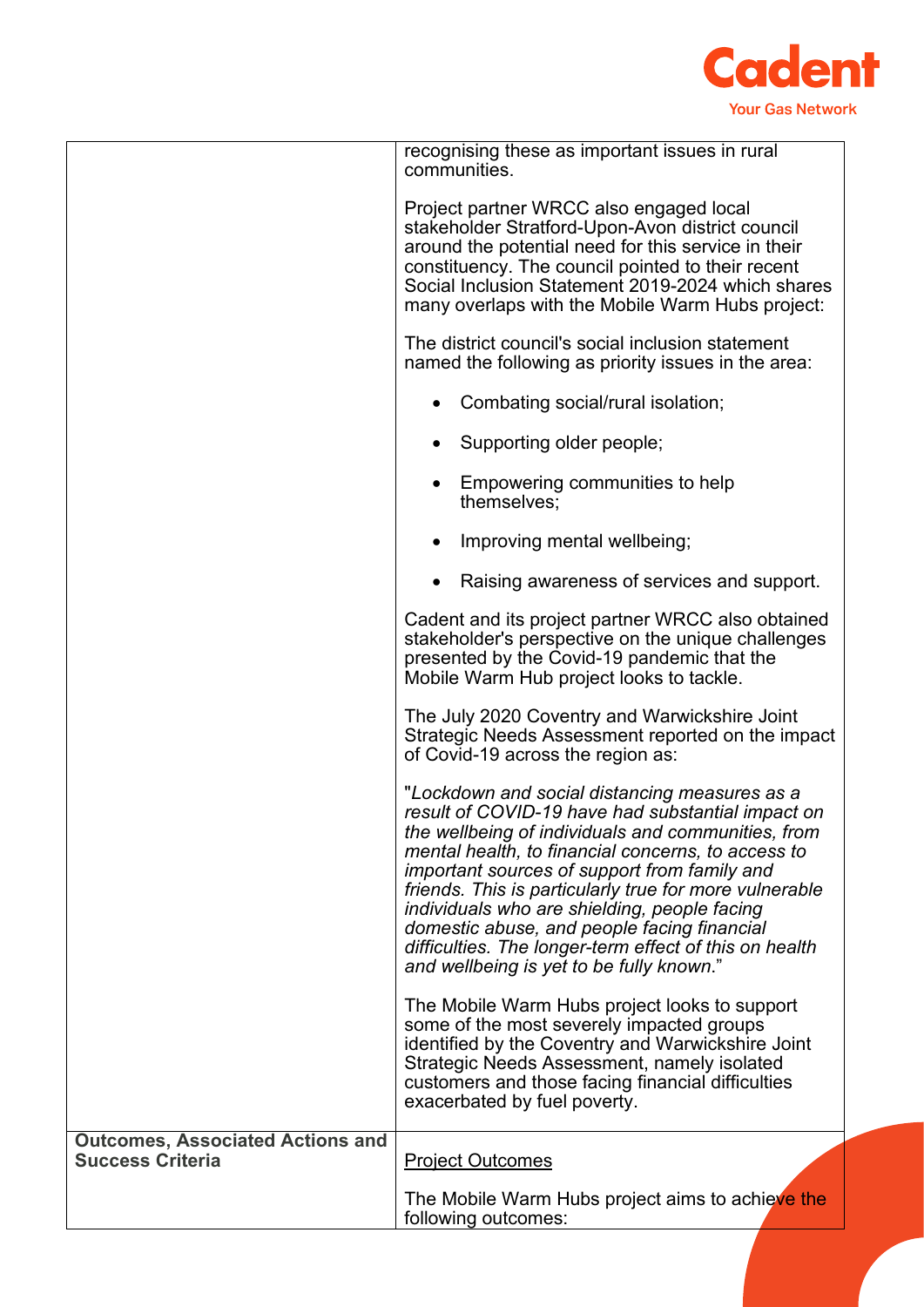

| The delivery of essential safeguarding<br>services, as well as advice on in-home<br>energy efficiency to isolated customers living<br>in rural/semi-rural communities.                                                                                                   |
|--------------------------------------------------------------------------------------------------------------------------------------------------------------------------------------------------------------------------------------------------------------------------|
| To deliver a positive social return on<br>investment through offering support to<br>customers that minimises the risks of health<br>issues associated with isolation, cold related<br>illness, and exposure to the dangers of<br>carbon monoxide.                        |
| To bring sustainable activities to rural/semi-<br>$\bullet$<br>rural communities that currently have a lack<br>of existing support for customers.                                                                                                                        |
| <b>Project Associated Actions</b>                                                                                                                                                                                                                                        |
| In order to achieve the project outcomes, Cadent<br>will work with project partner WRCC to deliver the<br>following actions:                                                                                                                                             |
| Work with local stakeholders such as Act on<br>Energy and Orbit Housing to ensure links<br>are created between local groups and<br>Mobile Warm Hubs. This will ensure that we<br>reach a significant number of customers that<br>stand to benefit most from the project. |
| Ensure that Mobile Warm Hub venues are<br>supported with training and resources in<br>order to create a sustainable benefit that<br>continues beyond the initial 18-month<br>project.                                                                                    |
| Make innovative use of social mapping data<br>and engagement with local stakeholders to<br>ensure Mobile Warm Hubs targets<br>communities that stand to benefit most from<br>the project's messaging.                                                                    |
| Cadent will provide support with carbon<br>monoxide awareness training, literature and<br>audible alarms to ensure that customers at<br>risk of exposure to CO are protected through<br>the project.                                                                     |
| What will success look like?                                                                                                                                                                                                                                             |
| Mobile Warm Hubs aims to visit up to 30<br>communities during the initial 18-month project<br>period. This will include a mixture of weekly and<br>monthly visits, with the vehicle operating 5 days per<br>week, 48 weeks per year.                                     |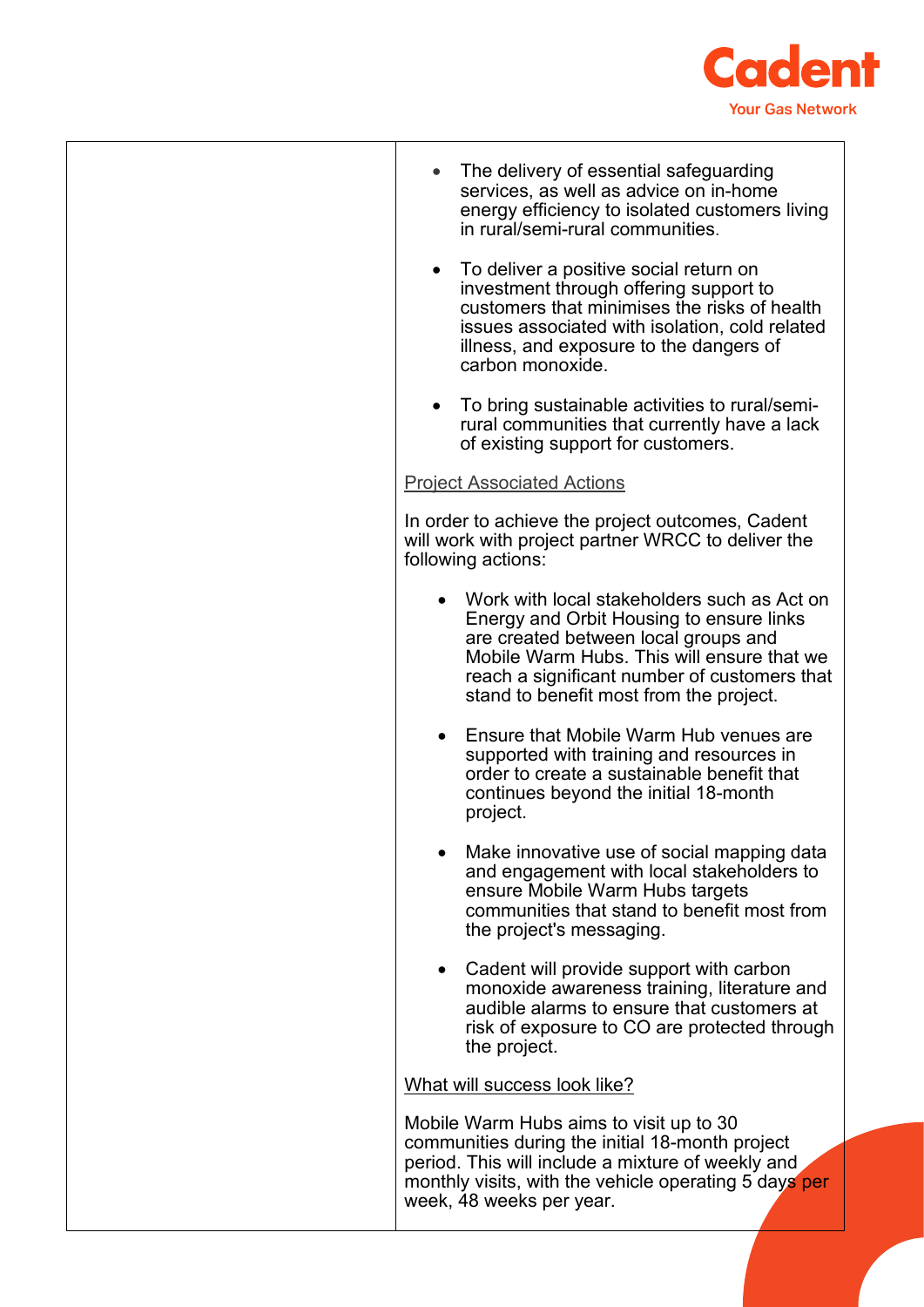

|                                                              | Each Mobile Warm Hub session will reach an                                                                                                                                                                                                                |
|--------------------------------------------------------------|-----------------------------------------------------------------------------------------------------------------------------------------------------------------------------------------------------------------------------------------------------------|
|                                                              | average of 10 residents, with sessions held five<br>days per week. This equates to a weekly reach of<br>50 people, with a total reach of 3,600 customers<br>when scaled up across a 72-week project.                                                      |
|                                                              | As well as aiming to reach a target number of<br>customers, Cadent and WRCC will review the<br>qualitative benefits/indicators of the project as part<br>of the final evaluation.                                                                         |
|                                                              | Meeting of the below indicators will help Cadent<br>determine the success of the project:                                                                                                                                                                 |
|                                                              | Reduce social isolation:                                                                                                                                                                                                                                  |
|                                                              | a. Are attendees taking part in new activities?                                                                                                                                                                                                           |
|                                                              | b. Do attendees report having more<br>friends/connections as a result of the project?                                                                                                                                                                     |
|                                                              | c. Are attendees accessing new forms of<br>community support/public services?                                                                                                                                                                             |
|                                                              | Uptake in energy efficiency and/or home gas<br>safety information:                                                                                                                                                                                        |
|                                                              | a. Are eligible attendees using carbon<br>monoxide alarms and do they understand the<br>signs, symptoms, and dangers of CO?                                                                                                                               |
|                                                              | b. Do attendees feel warmer and safer at<br>home?                                                                                                                                                                                                         |
|                                                              | c. Do attendees report energy cost savings as a<br>result of the information issued under the<br>project?                                                                                                                                                 |
|                                                              |                                                                                                                                                                                                                                                           |
| <b>Project Partners and Third Parties</b><br><b>Involved</b> | Cadent's primary project partner will be rural<br>communitiy charity Warwickshire Rural Community<br>Council (WRCC). A member of the ACRE network,<br>WRCC tackle inequality and support resilience and<br>initiatives in rural Warwickshire communities. |
|                                                              | WRCC aim to bring a range of expertise and skills<br>to the partnership:                                                                                                                                                                                  |
|                                                              | Experience in engaging and supporting<br>customers that live in rural/semi-rural<br>communities.                                                                                                                                                          |
|                                                              | An established network of contacts across<br>the project geographic area - these contacts                                                                                                                                                                 |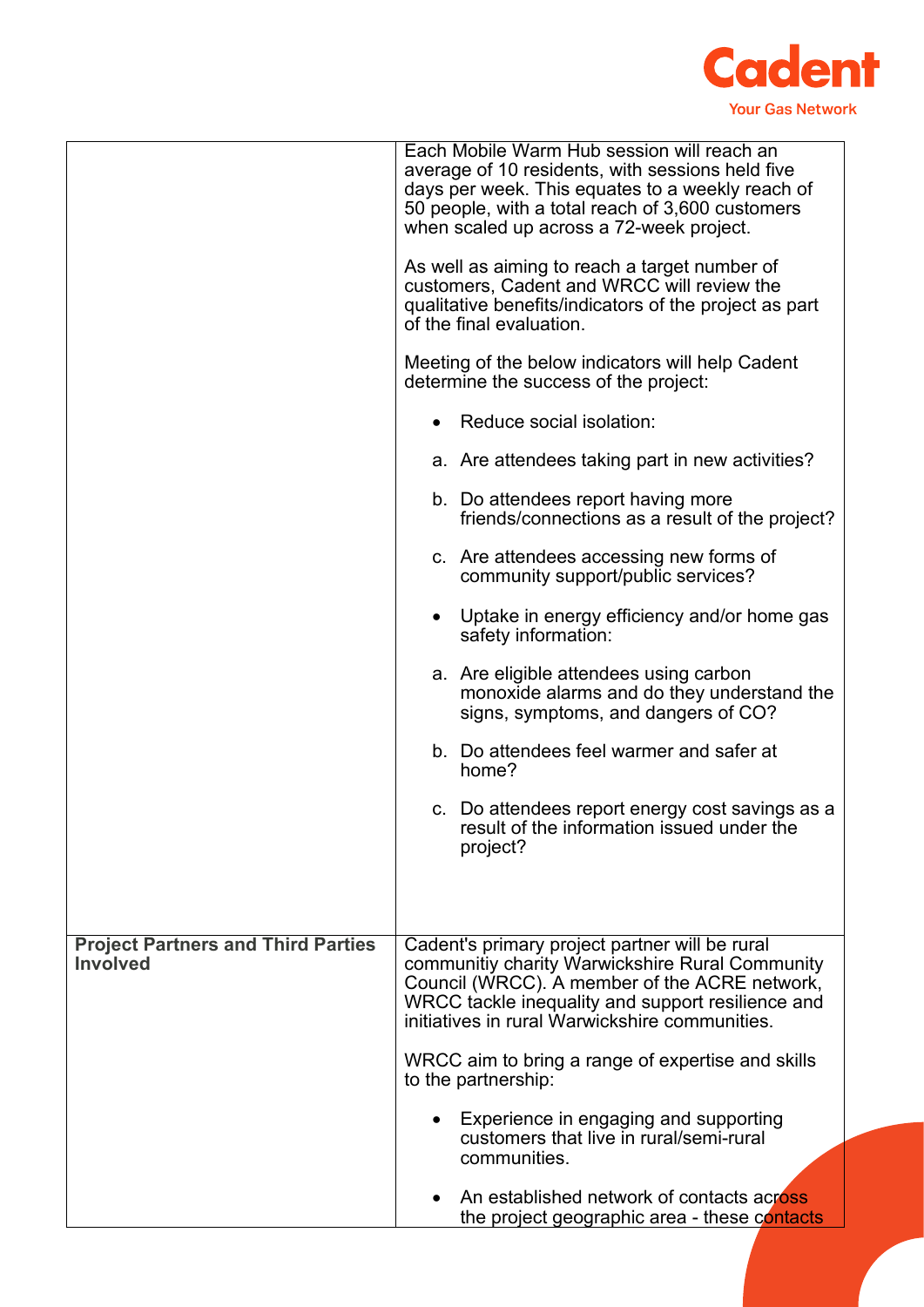

|                                   | can facilitate access to previously "closed"<br>communities.                                                                                                                                                                                                                                                                                                                                                                                                                     |
|-----------------------------------|----------------------------------------------------------------------------------------------------------------------------------------------------------------------------------------------------------------------------------------------------------------------------------------------------------------------------------------------------------------------------------------------------------------------------------------------------------------------------------|
|                                   | An organisation recognised and respected by<br>many potential customers across the project<br>geographic area.                                                                                                                                                                                                                                                                                                                                                                   |
|                                   | WRCC will be working in collaboration with<br>volunteering charity VASA to help deliver the<br>project.                                                                                                                                                                                                                                                                                                                                                                          |
|                                   | VASA are to provide volunteers to help deliver<br>Mobile Warm Hub events, and their team possess<br>many skills in running similar themed events and<br>engaging customers.                                                                                                                                                                                                                                                                                                      |
|                                   | Cadent's partnerships with WRCC and VASA will<br>indirectly engage many other local 3rd parties able<br>to support successful delivery of the project. WRCC<br>and VASA hold great relationships with West<br>Midlands based charity Act on Energy and<br>Warwickshire CAVA, a community and voluntary<br>action charity.                                                                                                                                                        |
| <b>Potential for New Learning</b> | The Mobile Warm Hubs project offers many<br>potential areas of learning that Cadent can adopt for<br>other VCMA-funded projects in RIIO-GD2.                                                                                                                                                                                                                                                                                                                                     |
|                                   | Firstly, one of the main drivers behind launching the<br>project was its focus on supporting rural/semi-rural<br>communities. Many of Cadent's projects naturally<br>focus on more urban areas and we wanted to<br>ensure that rural customers received benefit from<br>the VCMA.                                                                                                                                                                                                |
|                                   | This project will deliver learning on the best<br>methods, communication channels and services to<br>engage rural customers living in vulnerable<br>situations.                                                                                                                                                                                                                                                                                                                  |
|                                   | Secondly, the project focuses on tackling loneliness<br>and isolation, as well as other energy safeguarding<br>issues. Many customers living in isolation<br>(particularly those that display other vulnerabilities)<br>may be hesitant to re-engage with their local<br>community following the pandemic. This project will<br>offer learning on how Cadent as a GDN can best<br>support customers who may still have concerns<br>around social interaction following Covid-19. |
|                                   | The project will offer an insight into rural customer's<br>awareness of Cadent as a gas distribution network                                                                                                                                                                                                                                                                                                                                                                     |
|                                   | and the role we play in transporting energy to heat<br>homes. Cadent are typically more visible in urban<br>communities, where a greater concentration of our<br>planned and reactive works take place. The Mobile<br>Warm Hubs project will offer Cadent the chance to                                                                                                                                                                                                          |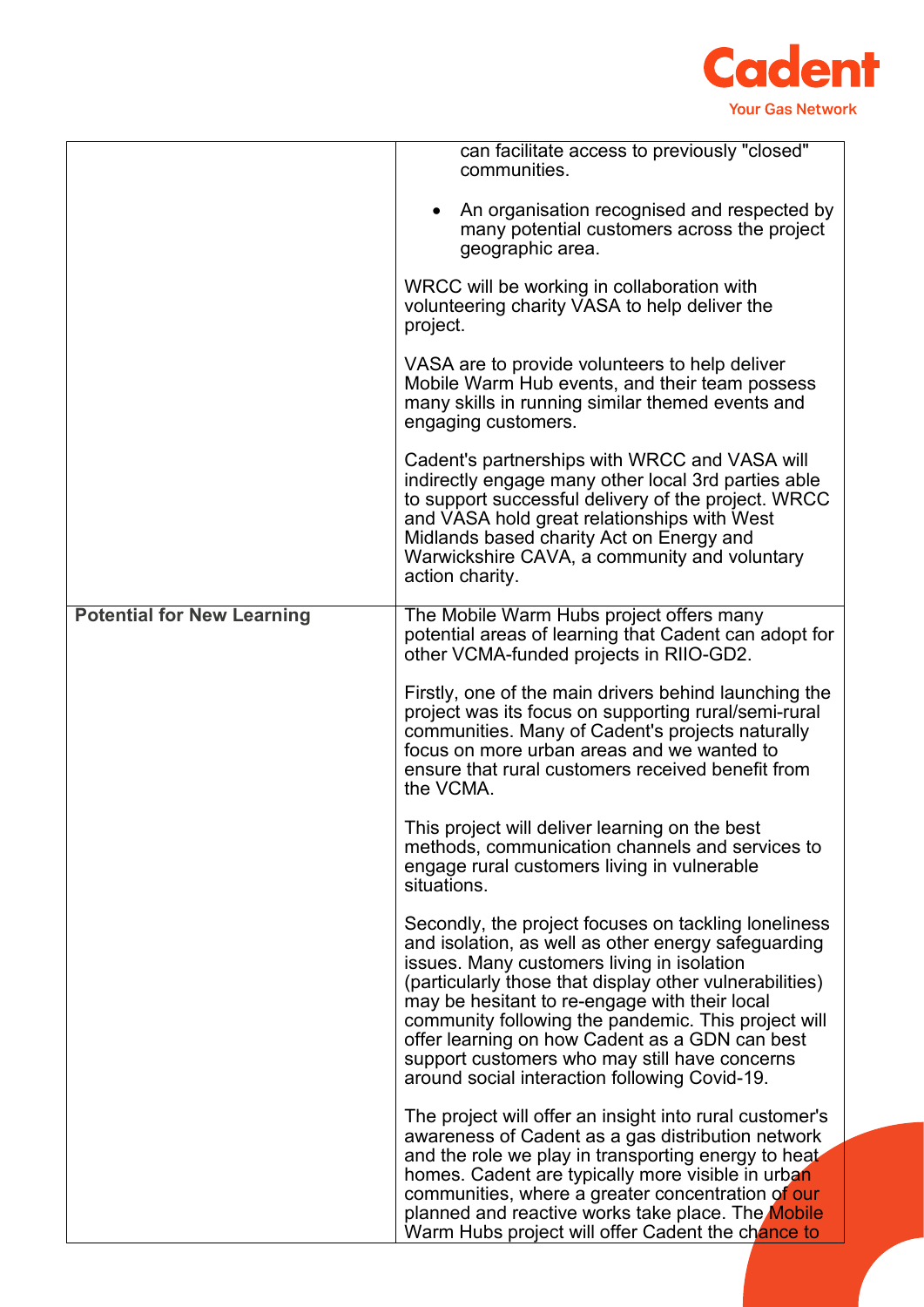

|                                                              | engage rural customers on the role we play as a<br>GDN, and the steps they should take when<br>encountering a gas emergency/suspect CO.                                                                                                                                                                                                                                                                                                                                                                                                                                                              |
|--------------------------------------------------------------|------------------------------------------------------------------------------------------------------------------------------------------------------------------------------------------------------------------------------------------------------------------------------------------------------------------------------------------------------------------------------------------------------------------------------------------------------------------------------------------------------------------------------------------------------------------------------------------------------|
|                                                              | Finally given the success of the mobile warm hub<br>project to date in a relatively small section of our<br>network, our intention is to extend the number of<br>them such that we'll be able to access far greater<br>numbers of our customers to provide support and<br>advice to. The lessons learnt from this warm hub<br>will inform how we market them, where we position<br>them, how we engage with customers, which<br>services that we offer add the greatest benefits, etc.<br>All of these learnings will ensure that future warm<br>hubs are able to maximise their benefits potential. |
| <b>Scale of VCMA Project and SROI</b><br><b>Calculations</b> | Mobile Warm Hubs aims to visit up to 30<br>communities during the initial 18-month project<br>period. This will include a mixture of weekly and<br>monthly visits, with the vehicle operating 5 days per<br>week, 48 weeks per year. Based on this number of<br>visits, we forecast to reach at least 3,600 customers<br>across the 18-month project.                                                                                                                                                                                                                                                |
|                                                              | We believe that first testing the mobile concept on<br>this scale will provide valuable learning that can be<br>applied to wider roll out in other rural areas of<br>Cadent's network(s).                                                                                                                                                                                                                                                                                                                                                                                                            |
|                                                              | We also believe that the investment required to<br>deliver the project (£81,699.49) represents an<br>effective spend of Cadent's VCMA, reaching<br>approximately 3,600 customers that were previously<br>difficult to engage.                                                                                                                                                                                                                                                                                                                                                                        |
|                                                              | <b>Social Return on Investment</b>                                                                                                                                                                                                                                                                                                                                                                                                                                                                                                                                                                   |
|                                                              | Forecasted social return on investment =<br>£125,829.86                                                                                                                                                                                                                                                                                                                                                                                                                                                                                                                                              |
|                                                              | Project Investment = £81,699.49                                                                                                                                                                                                                                                                                                                                                                                                                                                                                                                                                                      |
|                                                              | Total gross present value generated by the<br>$project = £207,529.35$                                                                                                                                                                                                                                                                                                                                                                                                                                                                                                                                |
|                                                              | 18-month gross present value from tackling<br>loneliness = $£82,800$                                                                                                                                                                                                                                                                                                                                                                                                                                                                                                                                 |
|                                                              | 5-year gross present value of avoided harm<br>caused by $CO = \text{\pounds}6,873.35$                                                                                                                                                                                                                                                                                                                                                                                                                                                                                                                |
|                                                              | 5-year gross present value from issuing<br>home energy advice = £117,856                                                                                                                                                                                                                                                                                                                                                                                                                                                                                                                             |
|                                                              | <b>The Cost of Loneliness</b>                                                                                                                                                                                                                                                                                                                                                                                                                                                                                                                                                                        |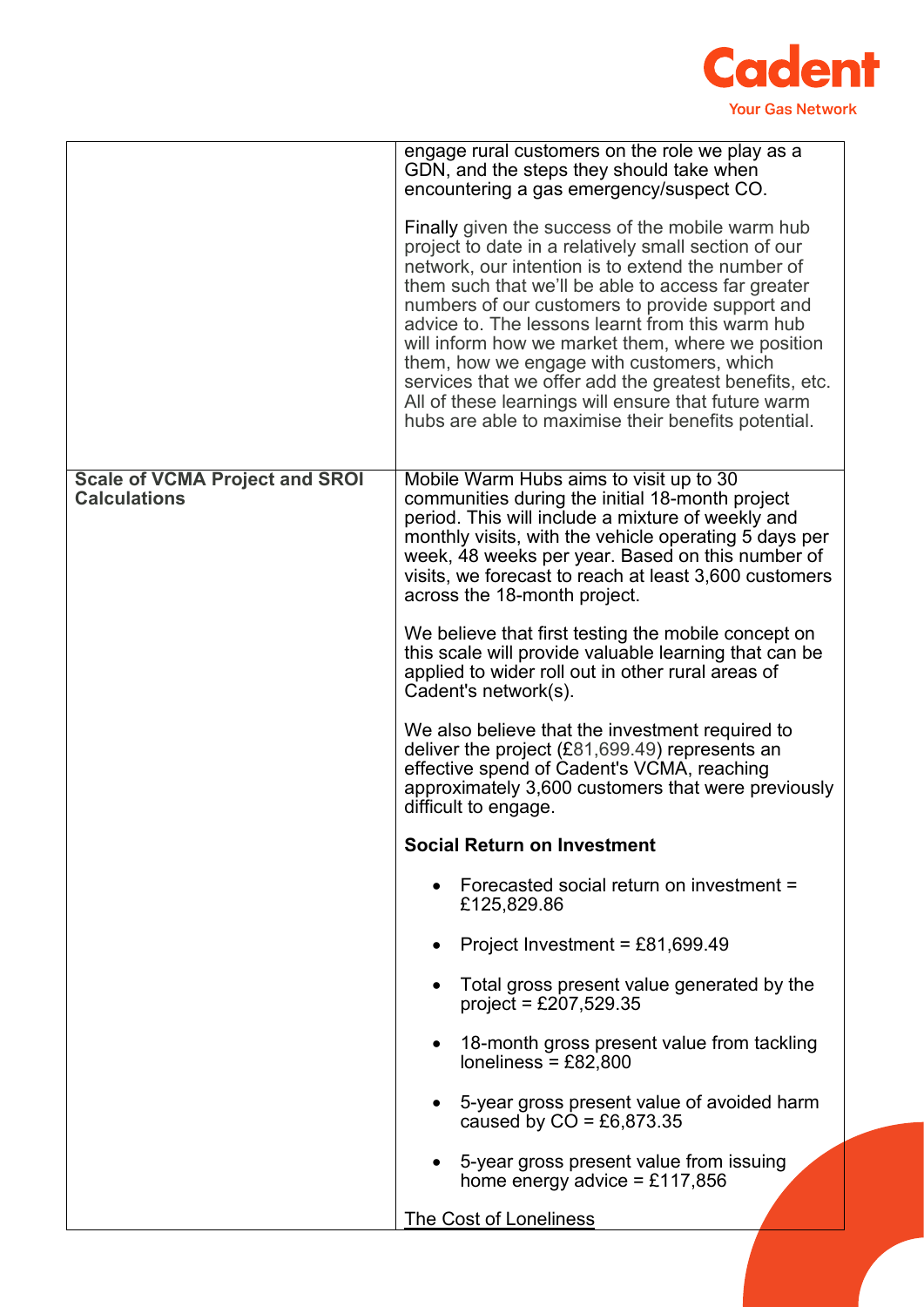

| The Mobile Warm Hubs project will reach customers                                                                                                                                                                                                                                                                                        |
|------------------------------------------------------------------------------------------------------------------------------------------------------------------------------------------------------------------------------------------------------------------------------------------------------------------------------------------|
| living in rural areas of Cadent's network.                                                                                                                                                                                                                                                                                               |
| <sup>1</sup> Age UK's 2018 Rural Ageing (England) report<br>found that 24.3% of England's rural population are<br>aged 65 or over.                                                                                                                                                                                                       |
| <sup>2</sup> Rural England 2016's research project reports that<br>10.5% of residents aged 65 and over reported<br>feelings of loneliness.                                                                                                                                                                                               |
| <sup>3</sup> London School of Economics' 2017 briefing paper<br>reported that the cost to individuals, their families<br>and society that arises from loneliness related poor<br>health could be estimated conservatively at £6000<br>in older people. This figure was across a 10-year<br>period and equates to an annual cost of £600. |
| The Mobile Warm Hubs project aims to reach 3,600<br>rural customers, 24.3% of which will be aged 65 and<br>over. This equates to 875 customers.                                                                                                                                                                                          |
| Rural England's research suggests that 92<br>individuals (10.5%) within this aged 65 and over<br>group may have feelings of loneliness.                                                                                                                                                                                                  |
| London School of Economics' research suggests a<br>potential saving of £600 per annum for each older<br>customer supported that was previously<br>experiencing feelings of loneliness.                                                                                                                                                   |
| The Mobile Warm Hubs project will run for 18-<br>months, equating to a saving of £900 per customer.                                                                                                                                                                                                                                      |
| This equates to an overall benefit of £82,800 across<br>the entire customer group supported through the<br>project.                                                                                                                                                                                                                      |
| The Avoidance of Harm Caused by Carbon<br>Monoxide                                                                                                                                                                                                                                                                                       |
| Cadent and WRCC aim to issue audible CO alarms<br>to 350 customers across the course of the 18-month<br>project. Customers will also receive education on<br>the signs, symptoms, and dangers of carbon<br>monoxide.                                                                                                                     |

<span id="page-12-0"></span><sup>1</sup> https://www.ageuk.org.uk/globalassets/age-uk/documents/policy-positions/housing-andhomes/ppp\_rural\_ageing\_uk.pdf

<span id="page-12-1"></span><sup>2</sup> https://ruralengland.org/wp-content/uploads/2016/04/Final-report-Loneliness-and-Isolation.pdf

<span id="page-12-2"></span><sup>3</sup> https://www.lse.ac.uk/business/consulting/assets/documents/making-the-economic-case-forinvesting-in-actions-to-prevent-and-or-tackle-loneliness-a-systematic-review.pdf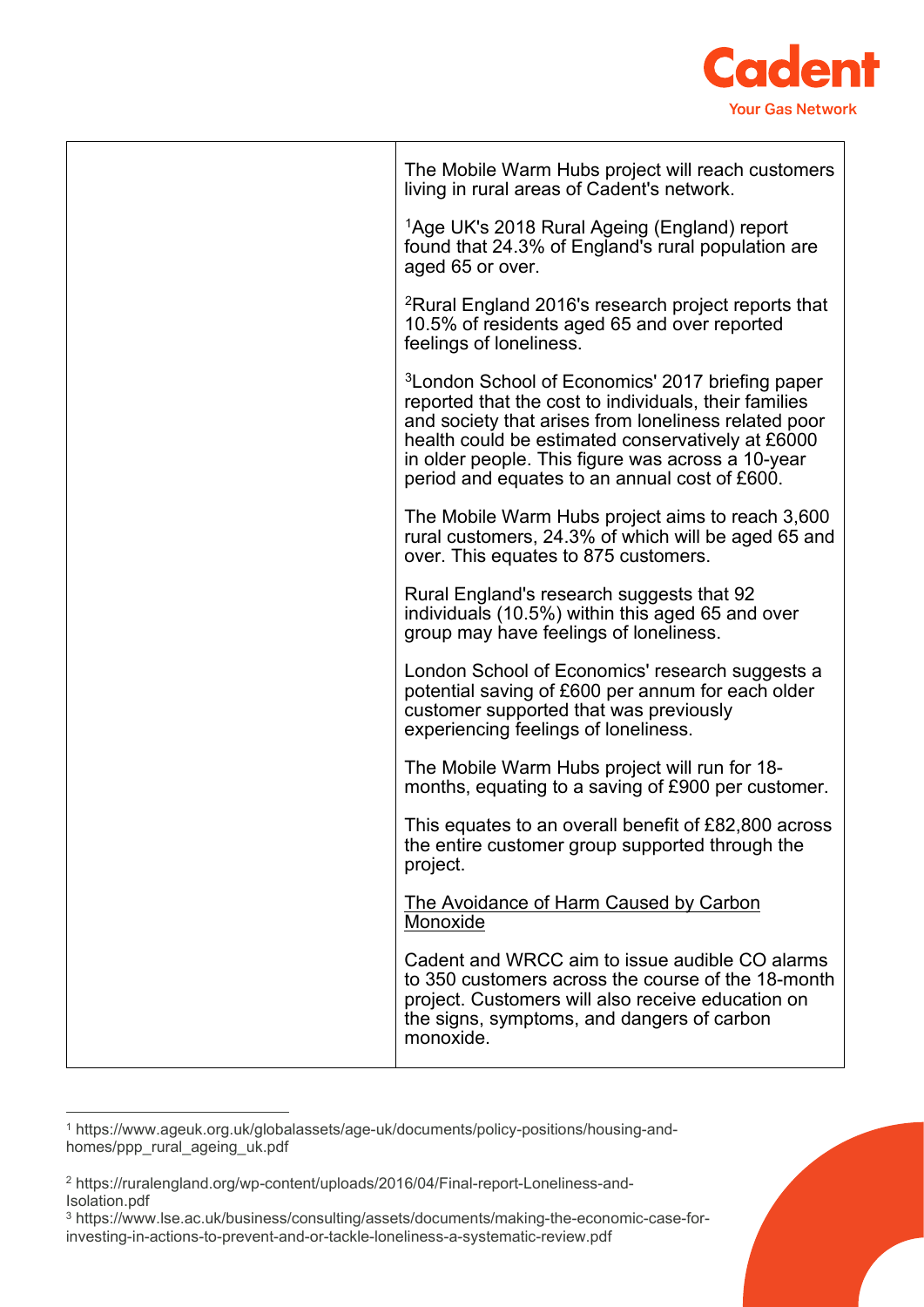

|  | Cadent forecasts that a 5-year gross present value<br>of £6,873.35 will be achieved through avoidance of<br>harm caused by CO - details below:                                                                                                          |  |
|--|---------------------------------------------------------------------------------------------------------------------------------------------------------------------------------------------------------------------------------------------------------|--|
|  | The issuing of audible CO alarms:                                                                                                                                                                                                                       |  |
|  | a. Avoided A&E visits = £40.48<br>b. Avoided long term hospital stays = £43.27<br>c. Cost of time off work = $£3.34$<br>d. Avoided deaths caused by $CO = \text{\textsterling}3,655.78$<br>e. Avoided ambulance calls = $£75.51$                        |  |
|  | Providing customers with CO education:                                                                                                                                                                                                                  |  |
|  | a. Avoided $A&E$ visits = £32.38<br>b. Avoided long term hospital stays = £34.62<br>c. Cost of time off work = $£2.94$<br>d. Avoided deaths caused by $CO = \text{\textsterling}2,924.63$<br>e. Avoided ambulance calls = $£60.41$                      |  |
|  | Supporting calculations can be found in the<br>attached document.                                                                                                                                                                                       |  |
|  | <b>Carbon Monoxide SROI Analysis.pdf</b>                                                                                                                                                                                                                |  |
|  | <b>Support with Home Energy Advice</b>                                                                                                                                                                                                                  |  |
|  | Mobile Warm Hubs attendees will receive simple,<br>practical energy advice. The energy advice will be<br>issued to customers through a variety of channels<br>including expert speakers, literature and signposting<br>to other sources of information. |  |
|  | The energy advice issued on the project will focus<br>on practical low-cost tips that customers can easily<br>implement in their homes e.g., efficient use of<br>appliances, heating and radiator controls and<br>condensation and damp support.        |  |
|  | Cadent has calculated the social benefit created by<br>the issuing of energy advice as follows:                                                                                                                                                         |  |
|  | Recent analysis conducted by SIA Partners<br>suggested that the following 5-year gross<br>present values could be achieved through<br>discussing efficient use of appliances,<br>heating and hot water controls and<br>condensation/damp support:       |  |
|  | Efficient use of appliances = £367.77<br>Heating and hot water controls = $£332.33$<br>Condensation and damp = £183.82<br>$\bullet$                                                                                                                     |  |
|  | Advice will be issued to Mobile Warm Hub<br>customers dependent on their individual<br>needs. As such, Cadent forecasts that                                                                                                                            |  |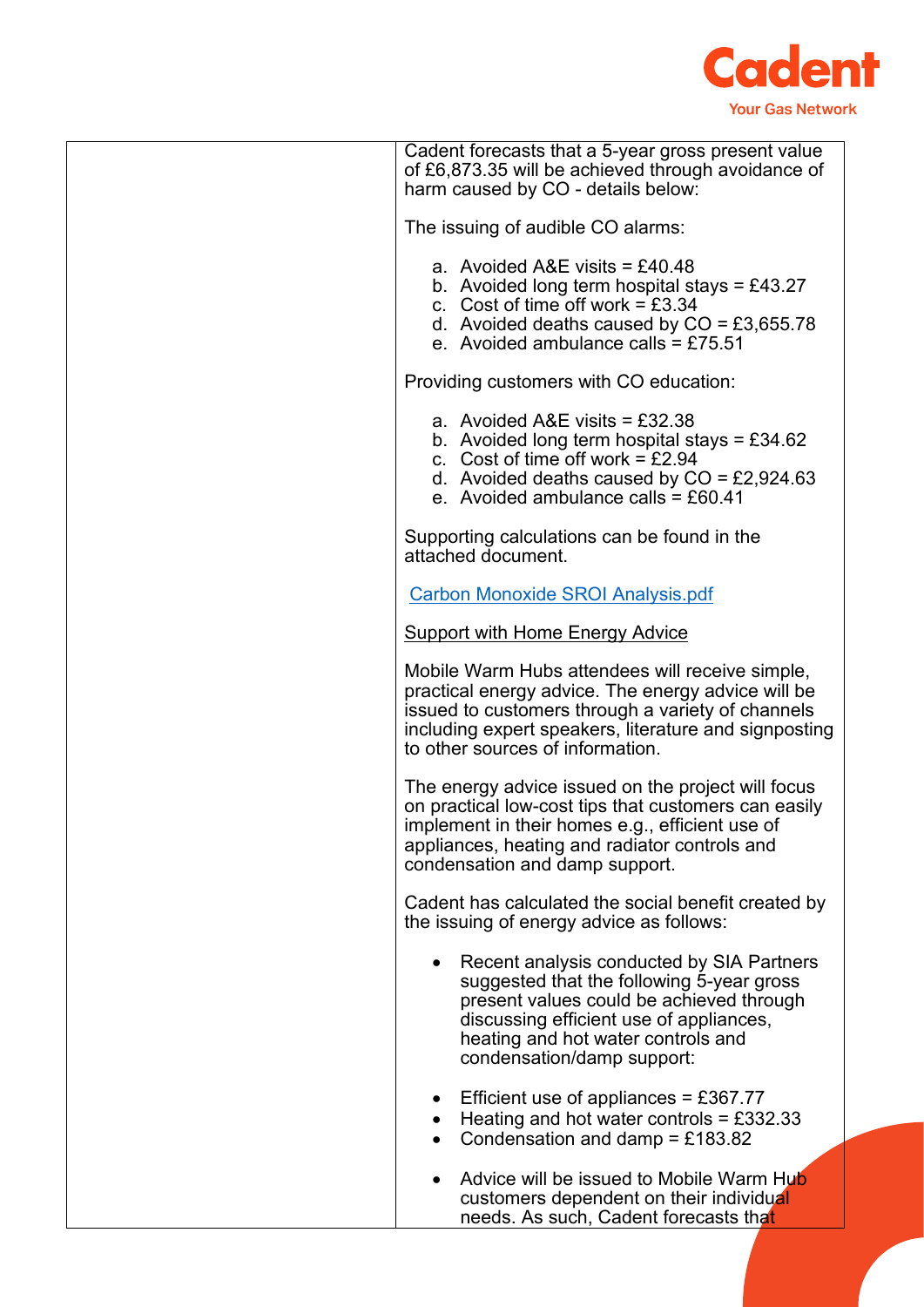

|                                                                            | customers will receive advice on at least one<br>topic as a benchmark.<br>• The average 5-year gross present value of<br>these energy advice topics is £294.64.<br>Cadent and WRCC forecast that 400<br>households will receive support with energy<br>saving advice over the course of the 18-<br>month project.<br>This equates to a total 5-year gross present<br>$\bullet$<br>value of £117,856.                                                                                                                                                              |  |
|----------------------------------------------------------------------------|-------------------------------------------------------------------------------------------------------------------------------------------------------------------------------------------------------------------------------------------------------------------------------------------------------------------------------------------------------------------------------------------------------------------------------------------------------------------------------------------------------------------------------------------------------------------|--|
| <b>VCMA Project Start and End Date</b>                                     | Project start date = $01/04/2021$<br>Project end date = $30/09/2022$                                                                                                                                                                                                                                                                                                                                                                                                                                                                                              |  |
| <b>Geographical Area</b>                                                   | The Mobile Warm Hub project will run across<br>rural/semi-rural areas of Warwickshire & Solihull -<br>located in Cadent's West Midlands network.<br>Particular attention will be given to areas with:<br>Higher levels of social isolation;<br>A higher concentration of need based on the<br>volume of customers registered to the PSR;<br>Areas with a lack of existing infrastructure<br>$\bullet$<br>and facilities more suited to the Mobile Warm<br>Hub model;<br>Higher levels of deprivation including fuel<br>$\bullet$<br>poverty and relative poverty; |  |
| <b>Remaining Amount in the</b><br><b>Allowance at Time of Registration</b> | TBC upon project registration.                                                                                                                                                                                                                                                                                                                                                                                                                                                                                                                                    |  |

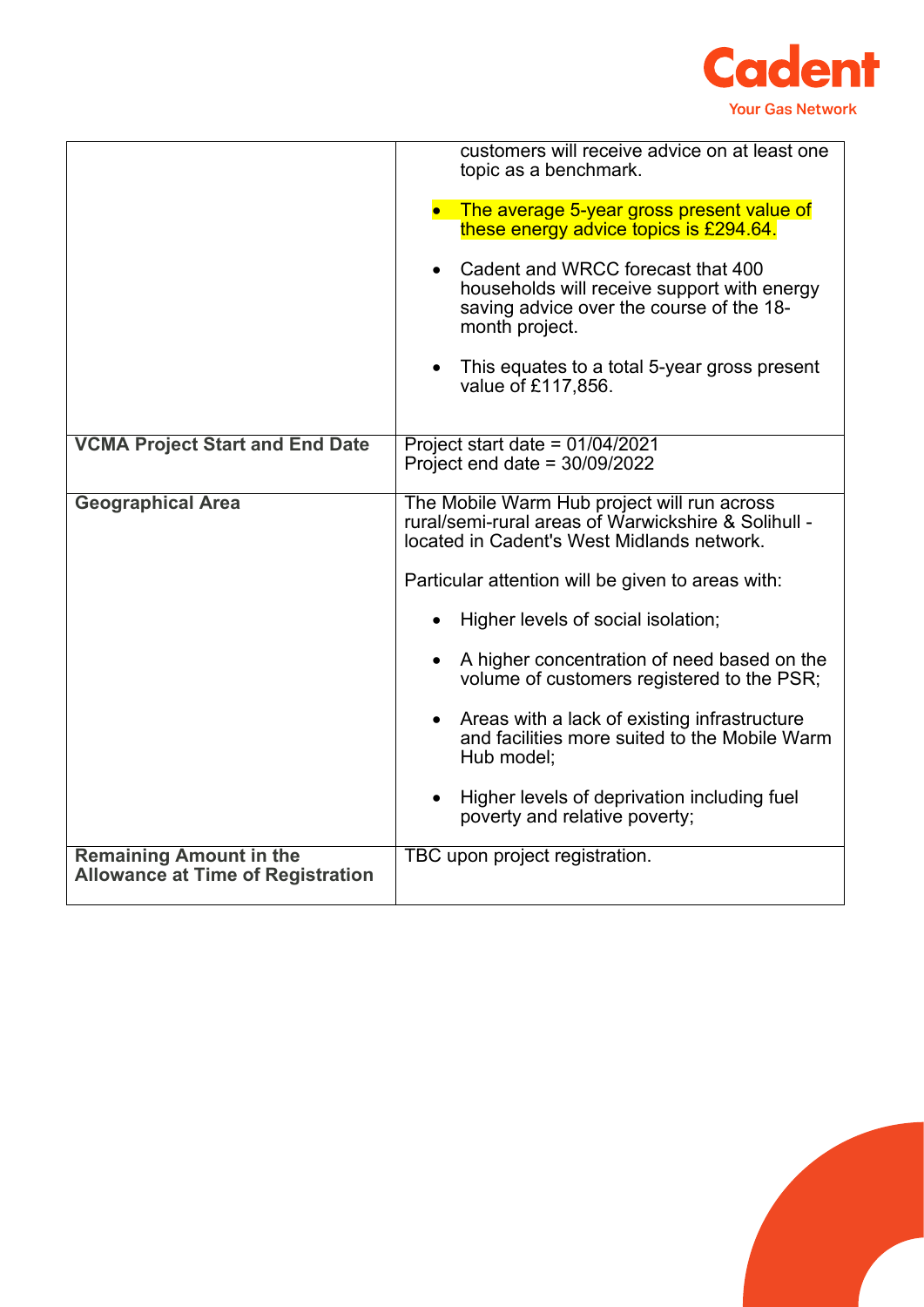

## **Gas Network Vulnerability and Carbon Monoxide Allowance (VCMA) Governance Document - PEA Control Table**

| In order to ensure that a VCMA project is registered in accordance with the Ofgem VCMA<br>governance document (incl. project eligibility assessment), the below table should be<br>completed as part of the project registration process. |                                          |  |  |  |
|-------------------------------------------------------------------------------------------------------------------------------------------------------------------------------------------------------------------------------------------|------------------------------------------|--|--|--|
| Stage 1: Sustainability & Social Purpose Team PEA Peer Review                                                                                                                                                                             |                                          |  |  |  |
| Date Immediate Team Peer Review<br>Completed:02/02/2022                                                                                                                                                                                   | Review Completed By: Gemma Norton        |  |  |  |
| Stage 2: Sustainability & Social Purpose Team Management Review                                                                                                                                                                           |                                          |  |  |  |
| Date Management Review Completed:<br>2/02/2022                                                                                                                                                                                            | <b>Review Completed By: Phil Burrows</b> |  |  |  |
| Step 3: Director of Sustainability & Social Purpose Sign-Off: Mark Belmega                                                                                                                                                                |                                          |  |  |  |
| Director of Sustainability & Social Purpose Sign-Off Date:03/02/2022                                                                                                                                                                      |                                          |  |  |  |
| Step 4: Upload PEA Document to the Website & Notification Email Sent to Ofgem<br>(vcma@ofgem.gov.uk)                                                                                                                                      |                                          |  |  |  |
| Date that PEA Document Uploaded to the Website: March 2022                                                                                                                                                                                |                                          |  |  |  |
| Date that Notification Email Sent to Ofgem: March 2022                                                                                                                                                                                    |                                          |  |  |  |